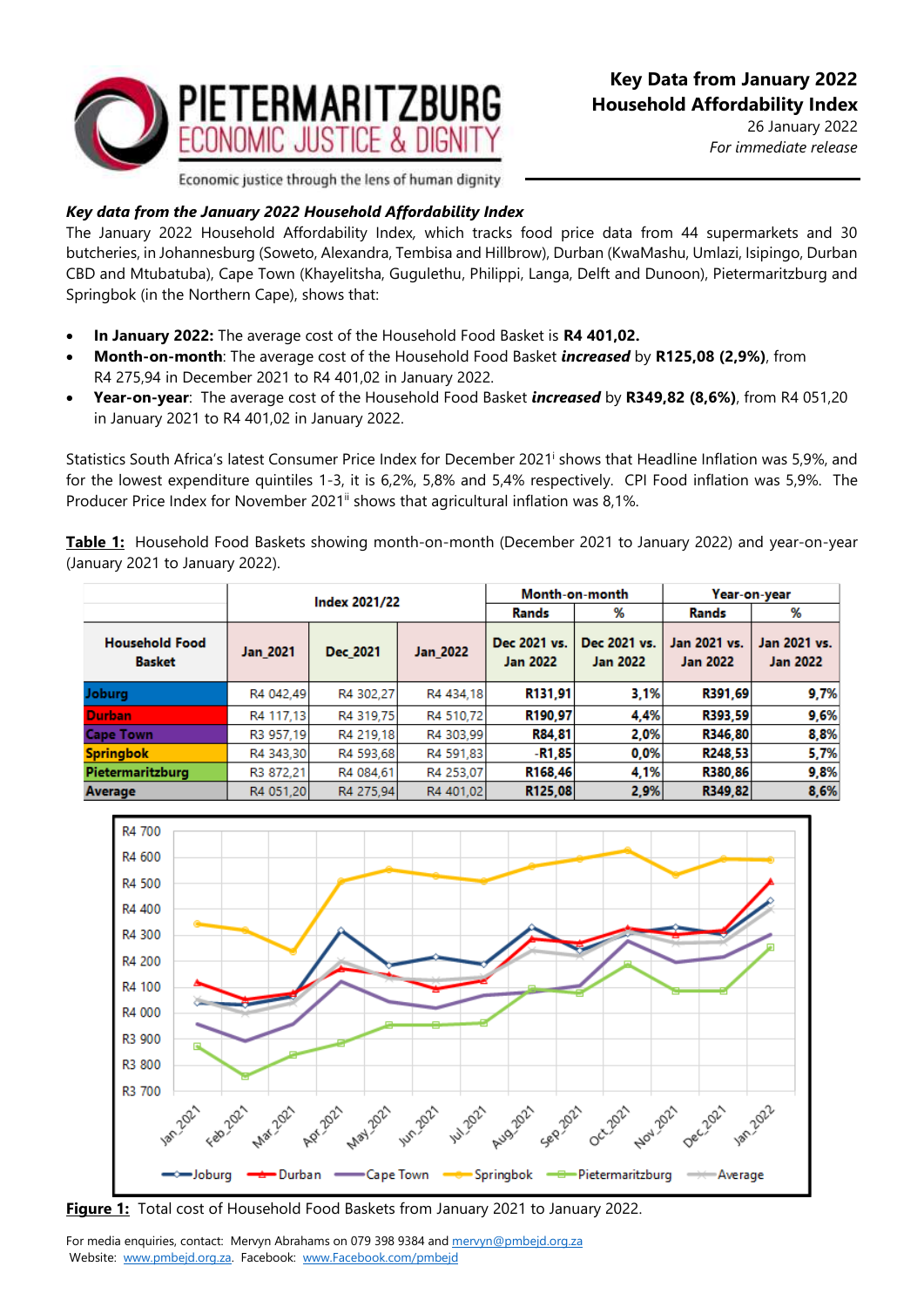In January 2022, of the 17 foods which are considered the core foods which should reasonably be found in most South African homes, and of which are prioritised and bought first, 15 out of the 17 foods increased in price.

In the total Household Food Basket, 35/44 foods increased in price. Price hikes where across the board. A 2,9% month-to month spike is very high. In monetary terms, it averaged at R125,08. The year-on-year price of the Household Food Basket (January 2021 to January 2022) is standing at an average of **8,6%, with a Rand-value increase of R349,82. The average cost of the Household Food Basket at R4 401,02 in January 2022 is very high.**

**Joburg, Durban and Pietermaritzburg are now showing annualised inflation of over 9%:** Joburg at 9.7% (R391,69), Durban at 9,6% (R393,59); and Maritzburg at 9,8% (R380,86). Cape Town is marginally lower at 8,8% (R346,80).

## *Workers*

The National Minimum Wage for a General Worker in January 2022 is **R3 643,92.** Transport to work and back will cost a worker an average of R1 344 (36,9% of NMW), and electricity an average of R731,50 (20,1% of NMW). **Together transport and electricity, both non-negotiable expenses, take up 57% (R2 075,50)** of the NMW, leaving **R1 568,42** to secure *all other household expenses.* If all this money went to food, then for a family of 4,5 (the latest ratio of how far a wage for a Black South African worker must go)<sup>iii</sup>, it would provide R348,54 per person per month. This is 44% below the Food Poverty Line of R624 per person per month.

*The proposal on the table for the NMW increase in March 2022 is CPI Headline +1% (even less than last year, which was a +1,5%)*

Applying inflationary linked increments to a poverty-level base, just keeps workers in poverty from one year to the next. That the increments are linked to inflation for the previous year and not the projected inflation for the year ahead, deepens worker poverty. Workers spend most of their wage on transport, electricity, and food. December's CPI puts annualised inflation on public transport at 9,9%, electricity at 14% and food at 5,9%. Projecting forward for 2022: fuel prices are set to increase with international crude oil prices on the up; Eskom has applied for a 20,5% hike in tariffs and food prices, impacted on by both electricity and fuel increases, amongst local climatic and agricultural constraints, and global factors (and speculation), are likely to rise. It means that a CPI Headline + 1% will not cover the real inflation rate experienced by millions of workers, and that the value of the NMW, already at a poverty-level, will erode further.

Statistics South Africa's latest Quarterly Labour Force Survey shows that in the 3rd quarter of 2021, the number of Black South Africans who are unemployed now exceeds the number of Black South Africans that have a job **(unemployed = 11,2 million vs. employed = 10,7 million)**.<sup>iv</sup> The expanded unemployment rate for Black South Africans stands at **51,1%. 565 000** Black South African workers lost their jobs in the last quarter. Every single job lost is money lost to the economy. That thing you are producing just became that much harder to sell. It is a death spiral. You sell less, so you produce less, and so you employ less workers and those that are still employed watch their wages dwindle from almost nothing to nothing. The hollowing out of workers wages then ignites the meltdown, because you are then dealing not only with millions of wages no longer available to the economy, but the wages that are still available, are so low and have to spread so much further to support so many more people, that they are unable to demand anything more than basic survival goods, and then businesses left right and centre start falling.

The value of the wage is important. If we want to get the economy moving, increasing the National Minimum Wage to a level which allows workers and their families to live healthily and productively, whilst providing a little bit more to demand goods and services beyond food, lights, taxi fare, would be an investment in getting the economy off its knees. Wages are valuable assets to us if we use them well. And know their worth in an economy.

*A CPI Headline +1% increase is not a desirable outcome; it is simply removing a desperately needed financial asset from the economy and pushing the country closer to the abyss.*

## *Women and children*

In January 2022, the average cost to feed a child a basic nutritious diet was **R776,29.** Over the last month, between December 2021 and January 2022, this cost increased by **R28,34**; and year-on-year, it increased by **R55,13 or 7,6%.**